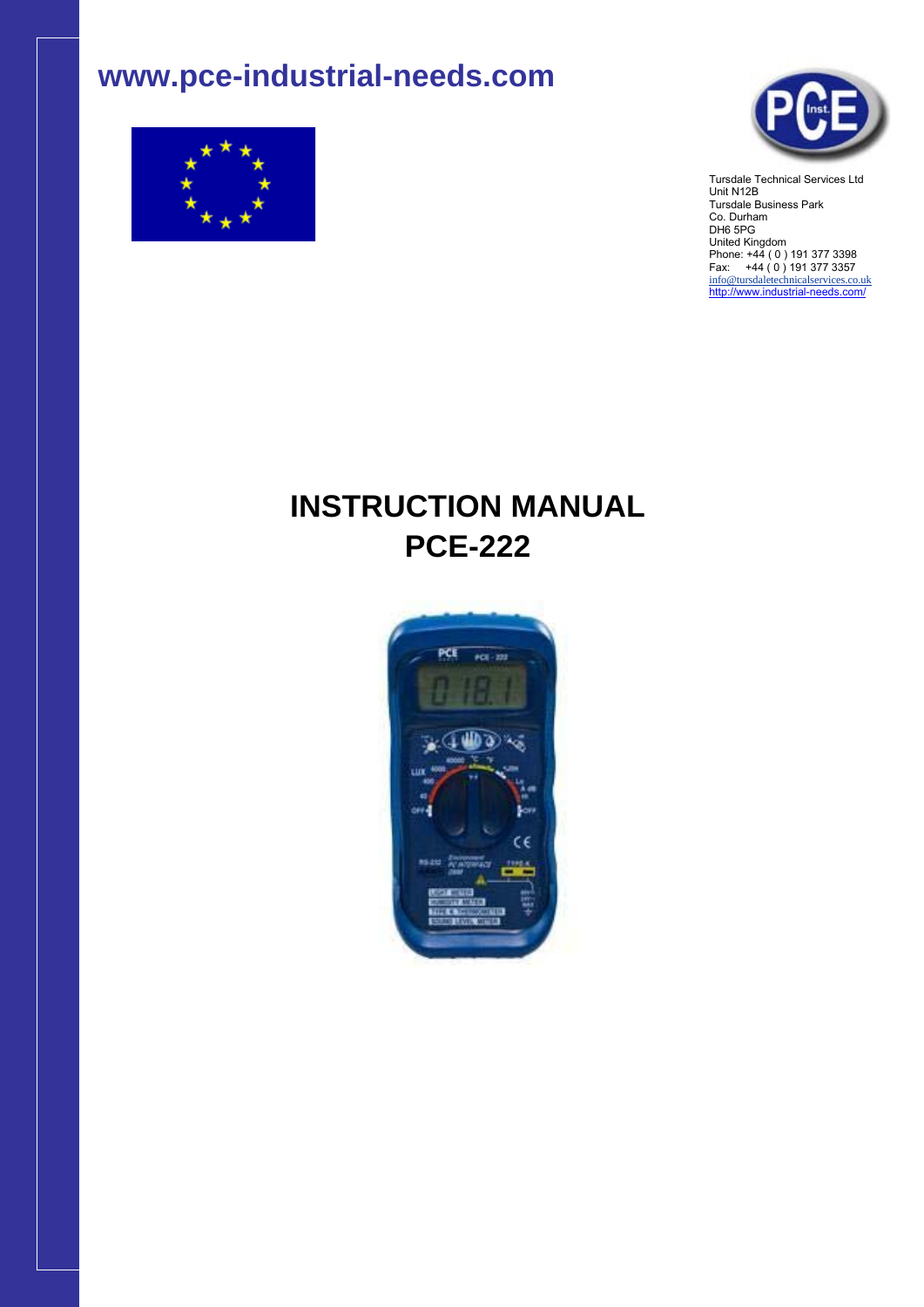

# **TABLET OF CONTENTS**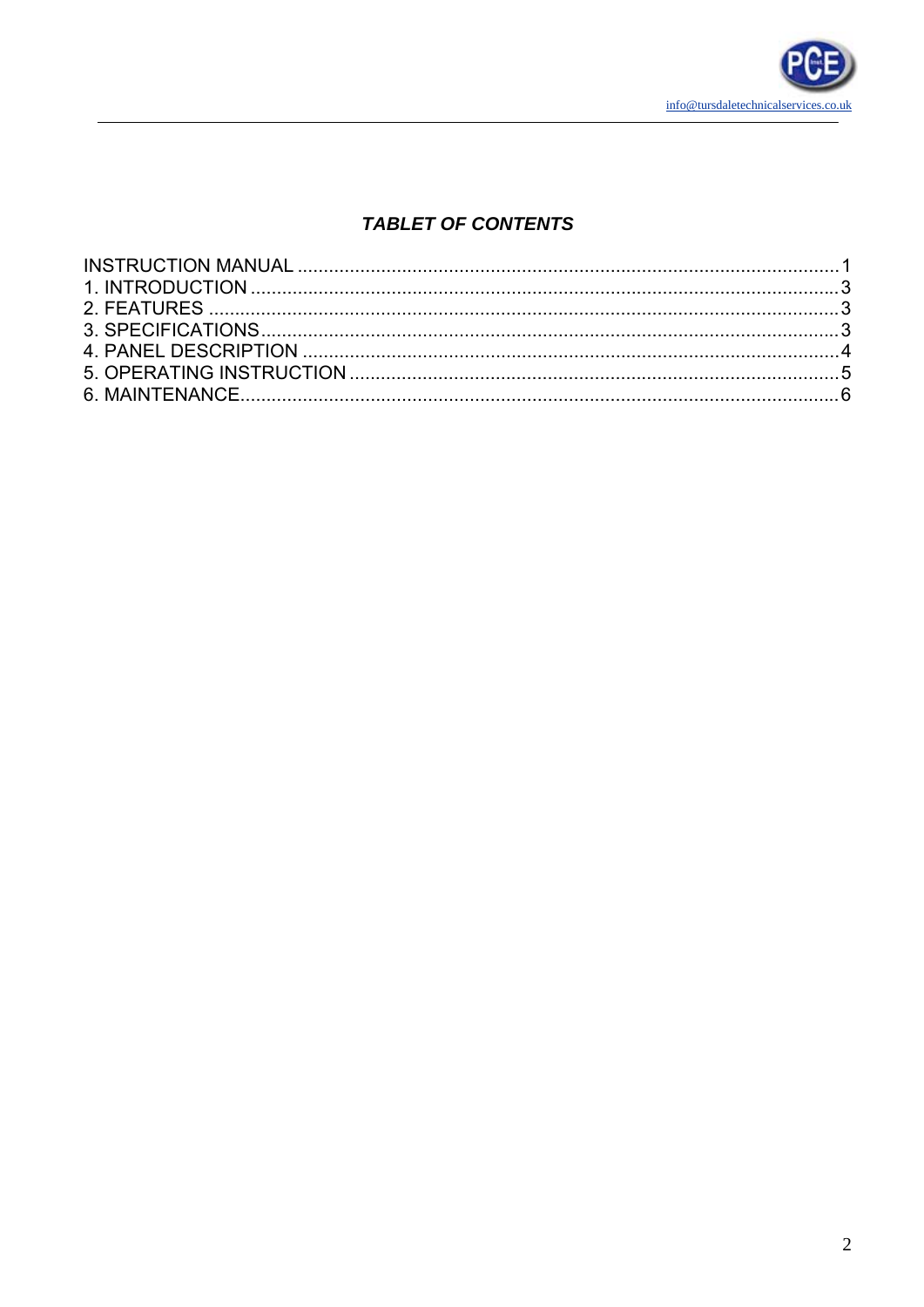# **1. INTRODUCTION**

The 4 in 1 digital multi- Multi-Function Environment Meter has been designed to combine the functions of Sound Level Meter, Light Meter, Humidity Meter, and Temperature Meter.

It is an ideal Multi-Function Environment Meter Instrument with scores of practical applications for professional and home use.

The Sound Level function can be used to measure noise in factories, schools, offices, airports, home, etc., checking acoustics of studios, auditoriums and hi-fi installations.

The Light function is used to measure luminance in the field. It is fully cosine corrected for the angular incidence of light. The light sensitive component used in the meter is a very stable, long life silicon diode.

The Humidity / Temperature is for use a humidity / semiconductor sensor and K type thermocouple. This operations manual contains general information and specification

# **2. FEATURES**

- Optically isolated PC interface-optional RS-232 cable and windows<sup>®</sup> 95/98/2000 compatible software allows user to collect display, plot and save data
- 4 functions measure Sound level, Light, Humidity, and Temperature.
- 4000 count large LCD display with units of Lux,  $^{\circ}$ C, %RH and dB indication.
- Easy to use with single function switch operating, pocket size and light weight.
- Sound level measures from Lo: 35dB to 100dB/ Hi: 65dB to 130dB for A weighting checking with 0.1dB resolution.
- Light measuring levers ranging from 0.01 lux to 40,000 lux.
- Humidity measurement from 25%RH to 95%RH with 0.1%RH resolution and fast time response.

## **3. SPECIFICATIONS**

**Display:** 4000 counts LCD display with function of Lux, <sup>O</sup>C, <sup>0</sup>F, %RH and dB indication.

**Polarity:** Automatic, (-) negative polarity indication.

**Over-range:** "OL" mark indication.

**Low battery indication:** The "BAT" is displayed when the battery voltage drops below the operating level. **Measurement rate:** 1.5 times per second, nominal.

**Storage temperature:** -10 <sup>o</sup>C to 60 <sup>o</sup>C (14 <sup>o</sup>F to 140 <sup>o</sup>F) at < 80 % relative humidity **Power:** One standard 9V, NEDA1604 or 6F22 battery. **Dimensions:** 121.5 (H) x 60.6 (W) x 40 (D) mm **Weight: Approx.:** 280g including holster.

**Sound Level Measurement range: Lo:** 35dB -100dB; Hi: 65dB~130dB **Resolution:** 0.1dB **Typical instrument** frequency range: 30Hz-10 KHz **Frequency Weighting:** A –weighting **Time Weighting:** Fast **Accuracy:** +3.5 dB at 94 dB sound level, 1KHZ sine wave. **Microphone:** Electric condenser microphone.

#### **Light**

**Measuring Range:**40, 400, 4000, 40,000lux (40,000lux range reading x10) **Overrate Display:** Highest digit of "OL" is displayed. **Accuracy:** +5% rdg + 10 dgts (calibrated to standard incandescent lamp at colour temperature 2856 k). **Repeatability:** + 2%.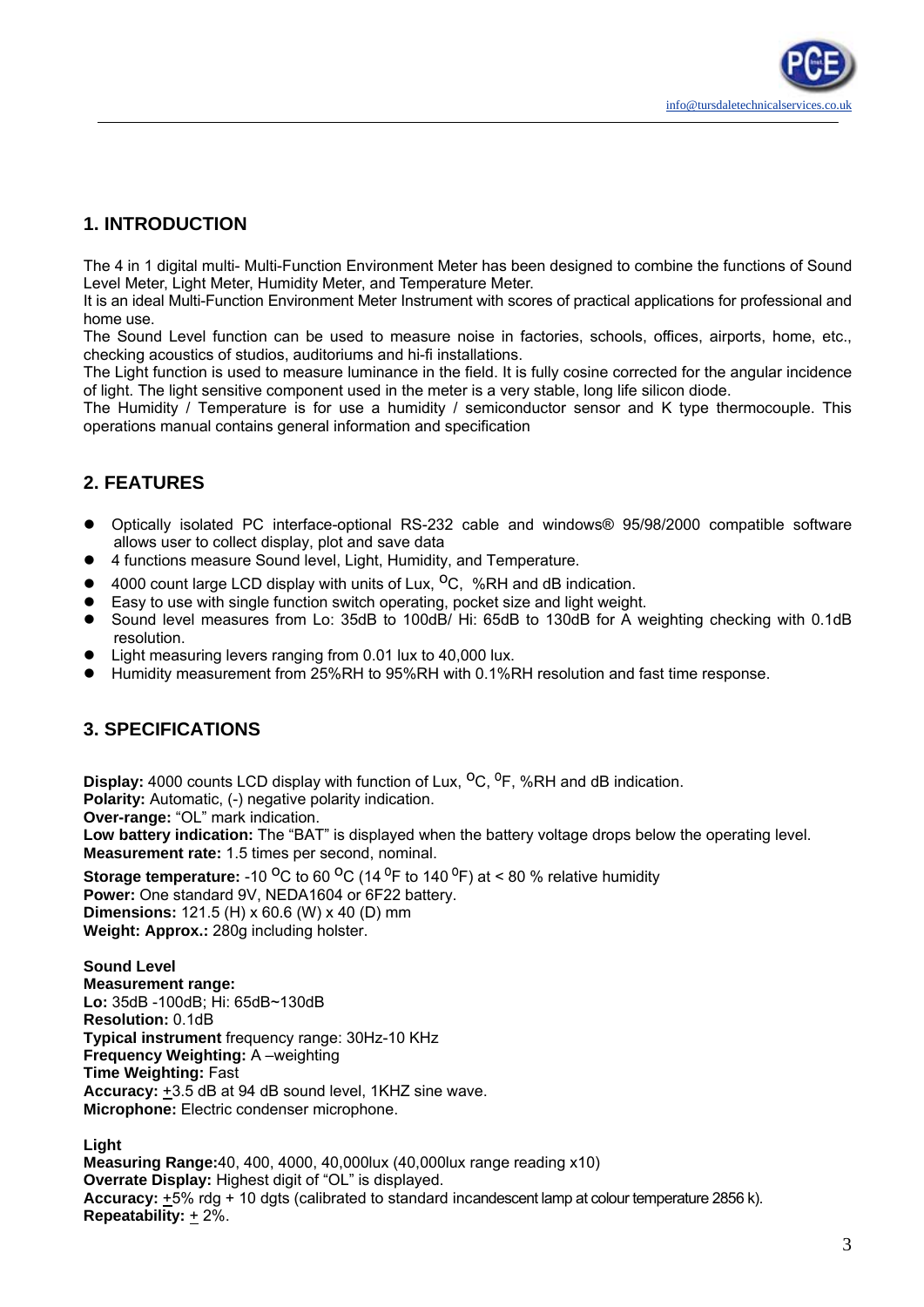

Temperature Characteristic: +0.1% / <sup>O</sup>C. Photo detector: One silicon photo diode with filter.

**Humidity / Temperature (Auto-ranging) Measurement Range:** Humidity 25%~95%RH Temperature: -20.0 °C-+400.0 °C, -20 °C -+750 °C, -4.0°F-+400.0°F, -4°F-+1400°F Resolution: 0.1% RH, 0.1 °C or 1 °C / 0.1°For1°F. **Accuracy (after calibration):** Humidity:  $\pm$  5%RH (at 25~, 35%~95% RH). Response time of the humidity sensor: approx. 6 min. Temperature: +3%rdg +  $2 \sim$  (at -20 °C ~+400.0 °C) +3.5%rdg + 2~ (at -20 °C ~+750 °C) +3%rdg +  $2 \sim$  (at -4.0°F $\sim$ +400.0°F)

+3.5%rdg + 2~ (at -4°F~+1400°F) Input Protection: 60V dc or 24V ac rms.

## **4. PANEL DESCRIPTION**



- 1. LCD display: 4000 count LCD display with units of Lux, x10 Lux, <sup>O</sup>C, <sup>O</sup>F, %RH, dB and low battery "BAT" indication.
- 2. Power / Function / Range Switch: Turn power on (or off) and select measurement function and ranges.

3. Microphone: Electric condenser microphone inside.

4. Photo Detector: Long life silicon photo diode inside.

- 5. Humidity & Temperature: Humidity Sensor and Semiconductor Sensor inside.
- 6. Temperature Terminal: Insert the temperature probe in this terminal.
- 7. RS-232 Terminal: Computer Interface Transport Terminal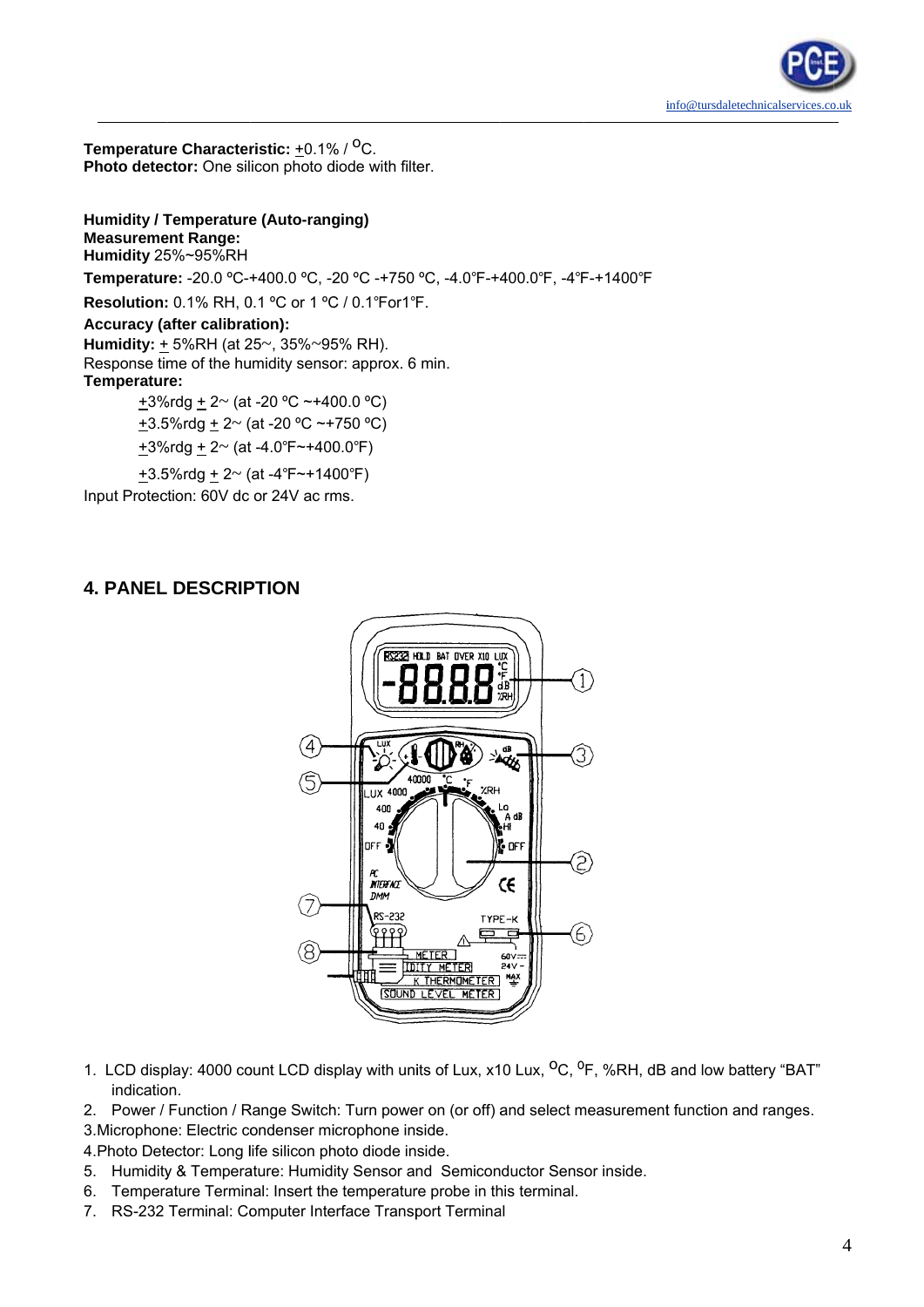\*\* 8. RS-232 wires: Connect the RS-232 wires to the meter's "RS-232" interface

## **5. OPERATING INSTRUCTION**

#### *Measuring Sound Level*

- 1. Turn the Power/function/range Switch to "dB" position.
- 2. Remove the meter and face the microphone to sound source in a horizontal position.
- 3. The A -weighting curve is nearly uniform over the frequency range from 30 to 10,000Hz, thus giving an indication of overall Sound level.
- 4. The Fast response is suitable to measure shout bursts and peak values from sound source.
- 5. The sound level will be displayed.
- 6. **Note:** Strong wind (over 10m/sec.) striking the microphone can cause misreading for measurement in windy locations; a windscreen should be used in front of microphone.

#### *Measuring Light*

- 1. Turn the Power/function/range Switch to select the "lux" scale and set the range to desired ("lux" or "x10 lux") range.
- 2. Remove the meter and face the photo detector to light source in a horizontal position.
- 3. Read the illuminance nominal from the LCD display.
- 4. Over-range: If the instrument only display one "OL" in the M.S.D. the input signal is too strong, and a higher range should be selected.
- 5. When the measurement is completed. Replace the photo detector from the light source.
- 6. Spectral sensitivity characteristic: To the detector, the applied photo diode with filters makes the spectral sensitivity characteristic almost meet C.I.E. (International Commission on Illumination) photopia curve V () as the following chart described.

| 100% (Relative Sensitivity)<br><b>Spectral Sensitivity</b> |  |     |  |     |     |  |     |  |
|------------------------------------------------------------|--|-----|--|-----|-----|--|-----|--|
| 80 °C                                                      |  |     |  |     |     |  | V   |  |
| 60 °C                                                      |  |     |  |     |     |  |     |  |
| 40 °C                                                      |  |     |  |     |     |  |     |  |
| 20 °C                                                      |  |     |  |     |     |  |     |  |
|                                                            |  |     |  |     |     |  |     |  |
| 400                                                        |  | 500 |  | 600 | 700 |  | 800 |  |
| Wavelength(nm)                                             |  |     |  |     |     |  |     |  |
|                                                            |  |     |  |     |     |  |     |  |

7. Recommended Illumination:

| Locations                      |      | Lux      |
|--------------------------------|------|----------|
| *Office                        |      |          |
| Conference, Reception room.    | 200  | $~1$ 750 |
| Clerical work                  | 700  | ~1.500   |
| Typing drafting                | 1000 | ~2,000   |
| *Factory                       |      |          |
| Packing work, Entrance passage | 150  | ~100     |
| Visual work at production line | 300  | ~1750    |
| Inspection work                | 750  | ~1,500   |
| Electronic parts assembly line | 1500 | ~1000    |
| *Hotel                         |      |          |
| Public room, Cloakroom         | 100  | ~200     |
| Reception, Cashier             | 200  | ~1,000   |
| *Store                         |      |          |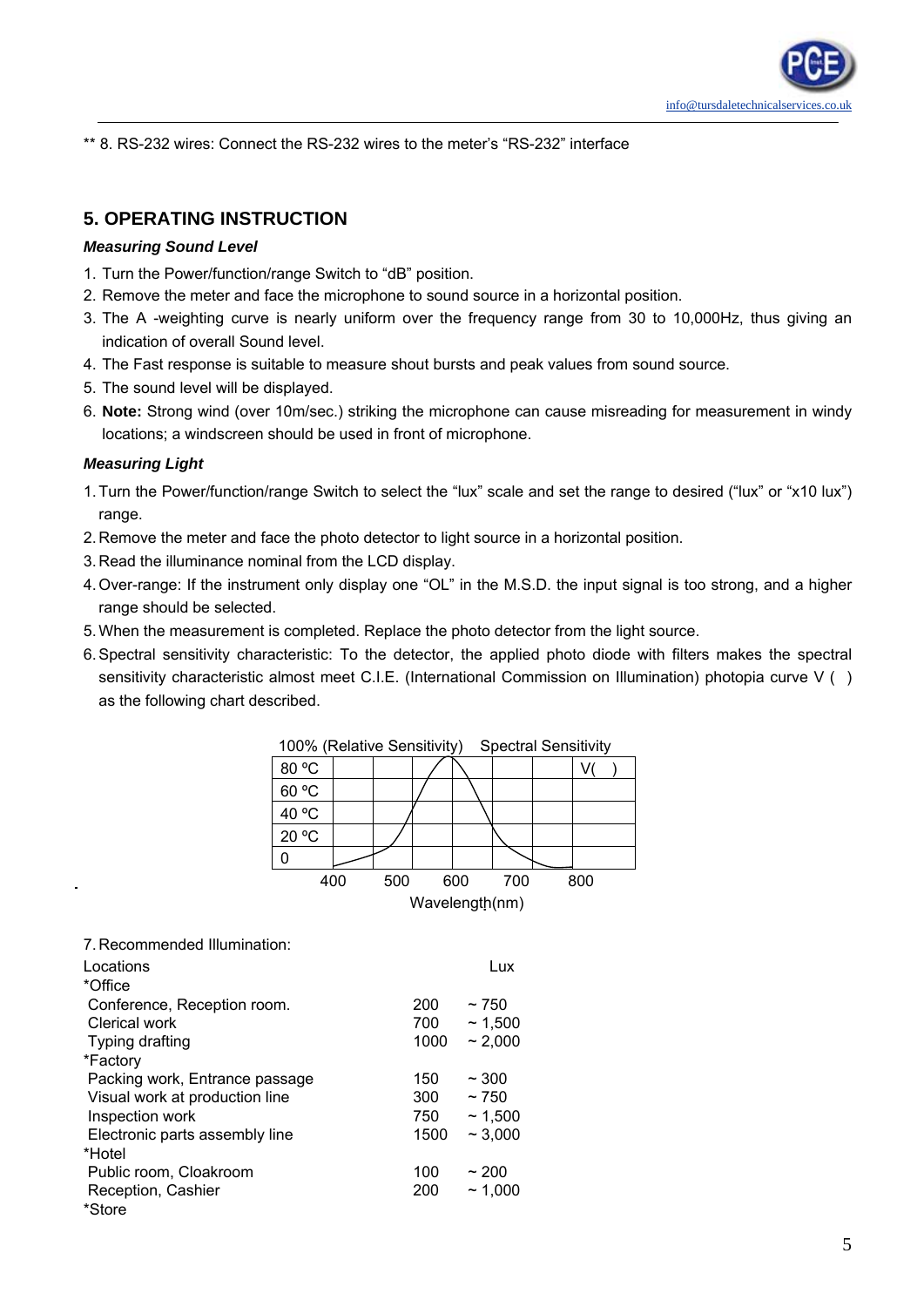| Forefront of show window<br>~1,000<br>1500        |        |
|---------------------------------------------------|--------|
| *Hospital                                         |        |
| Sickroom, Warehouse<br>100<br>~200                |        |
| ~1750<br><b>Medical Examination room</b><br>300   |        |
| Operating room                                    |        |
| <b>Emergency Treatment</b><br>750                 | ~1.500 |
| *School                                           |        |
| Auditorium, Indoor Gymnasium<br>~100<br>100       |        |
| 200<br>~1750<br>Class room                        |        |
| Laboratory Library Drafting room<br>~1.500<br>500 |        |

#### **Measuring Humidity/Temperature**

1. Humidity Measurement:

- 1. Set the Power/function/range Switch to "%RH" position.
- 2. Then the display will show the humidity reading value (%RH) directly.
- 3. When the tested environment humidity value changed. It need to a few minutes to get the stable "%RH" reading.

#### *Warning:*

Don't expose the humidity sensor to direct sunlight. Don't touch or manipulate the humidity sensor.

- 2. Temperature Measurement:
	- 1. Set the Power/function/range Switch to "0.1  $^{\circ}$ C or 1  $^{\circ}$ C and 0.1°F or 1 °F" position.
	- 2. Then the display will show the environment temperature reading value ( $O\text{C/P}$ ) directly.
	- 3. Insert the temperature probe into the K-type thermocouple socket.
	- 4. Touch the end of the temperature sensor to the area or surface of the object to be measured. The display will show the temperature reading value ( $^{\circ}$ C/°F) directly.

#### *Warning:*

When function switch on temperature "0.1  $^{\circ}$ C or 1  $^{\circ}$ C and 0.1°F or 1 °F" range, never attempt a voltage measurement with the test leads inserted into the K-type thermocouple socket. You might be injured or damage the meter.

#### *RS-232 INTERFACE MEASUREMENTS*

1. Connect the RS-232 wires to the meter's "RS-232" interface and PC "COM" port., the indicator "RS232" will be appear in the display.

2. PC will display the meter's measuring model.

**Note:** First of all please read the "README" file in the attached soft disk and then comply with it set the SET UP Program from soft disk up to your PC.

### **6. MAINTENANCE**

#### *Battery Replacement*

If the sign "BAT" appears on the LCD display, it indicates that the battery should be replaced. Remove screws on the back cover and open the case. Replace the exhausted battery with new batteries. (1 x 9V battery NEDA 1604, 6F22 or equivalent)